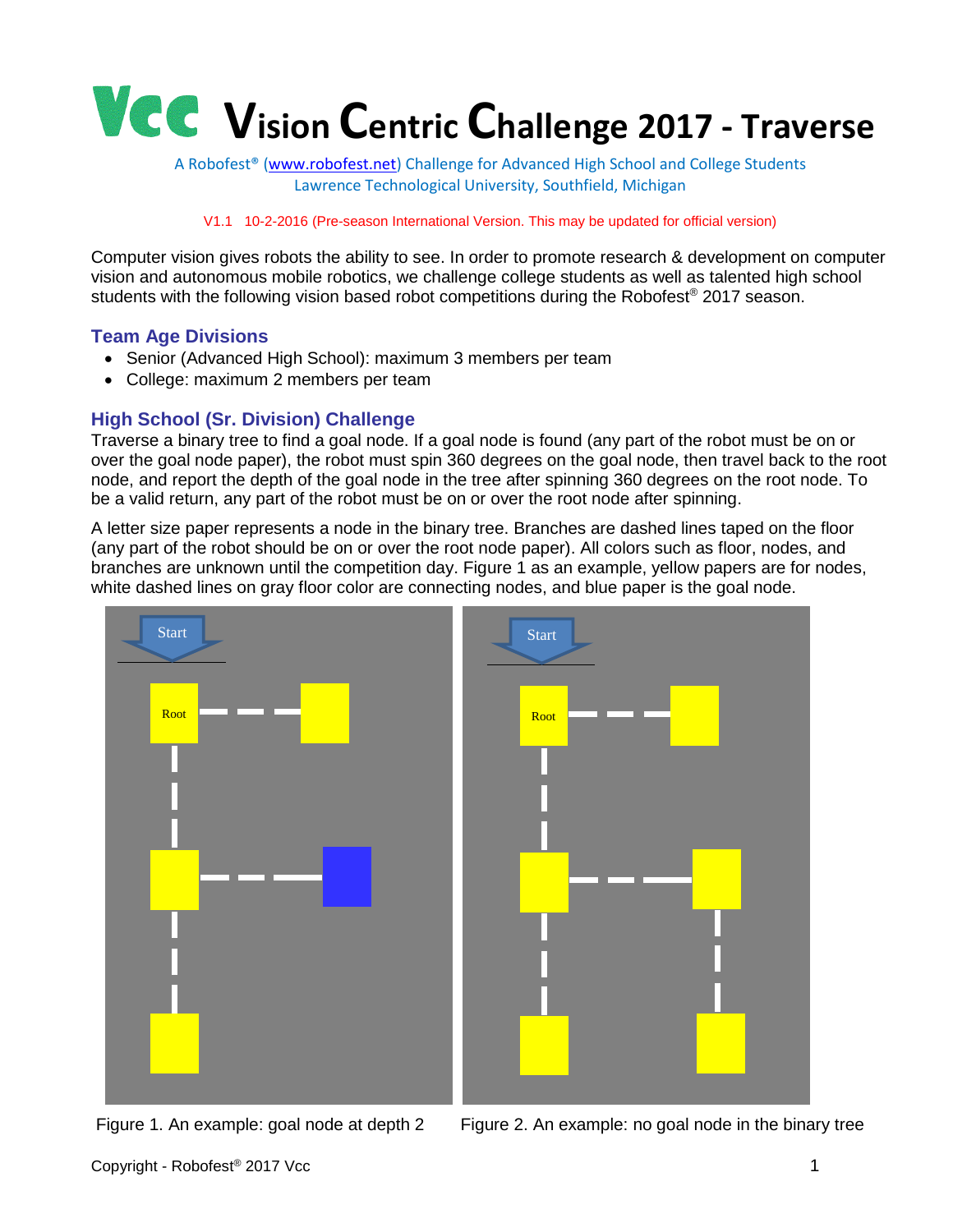Since the depth of the blue node is 2 in the example, your robot is supposed to display number 2 after spinning around 360 degrees on the root node.

In Figure 2, since there is no goal node, the robot is supposed to display "-1" at the root node, after visiting ALL other nodes. Note that the binary trees used for this competition can be non-full binary trees as shown in Figure 2.

# **College Division Challenge**

Evaluate a binary expression tree after visiting all nodes. Display the result at the root node. Each node represent either an operator or digit. Binary operators used are  $+$ ,  $-$ ,  $*$ , and % (mod). Digits used are 0  $\sim$ 9. Like High School challenge above, all the colors such as floor, nodes, and branches are unknown until the competition day. Figure 3 shows an example of an expression tree for (3\*4)+5. If your robot visits nodes using "preorder" traversal algorithm on this expression tree, you will get the prefix (polish) notation of the expression, which is + \* 3 4 5. After evaluation, you will get 17, which must be displayed at the root node after spinning 360 degrees. To be a valid return, any part of the robot must be on or over the root node. Note that only full binary trees will be used, since binary operators only are used. Please note that the robot must visit right side children node first as shown in the example. This order is important for the % (mod) operator.



Figure 3. An example: a binary expression tree

### **Challenge Field Setup Instruction**

- Minimum distance between nodes: 1 meter
- Maximum line gap for branches: 10 cm
- Thickness of the line: around 4.8cm
- Orientation of papers: unknown; Unveiled before the 30 minute work-time. It could be north, west, south, or east direction.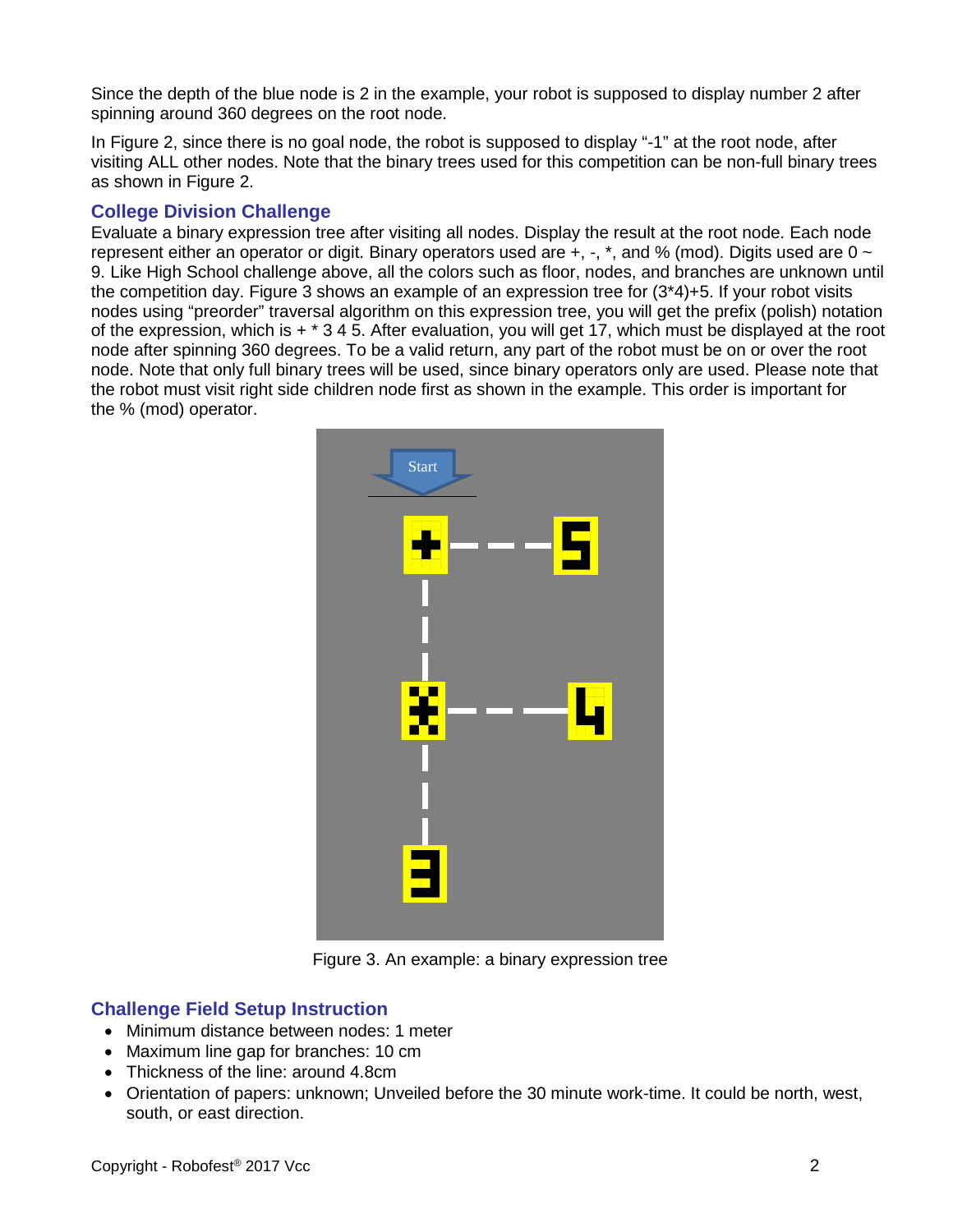- Color of the floor, papers, and lines will be unveiled on the day of the competition
- Letter size color papers used: [www.officedepot.com/a/products/170719/Neenah-Astrobrights-Bright-](http://www.officedepot.com/a/products/170719/Neenah-Astrobrights-Bright-Color-Paper-8)[Color-Paper-8](http://www.officedepot.com/a/products/170719/Neenah-Astrobrights-Bright-Color-Paper-8)
- A mat with the tree may be placed on the floor of which the color is unknown.
- The papers will be taped on the floor (or mat) with transparent packaging tape
- Start the robot at the root node with any orientation the team wants
- Lighting conditions on the course are unknown and dynamic.

#### **Competition Rules**

- Each team will run 3 rounds.
- For each round there will be at least 30 minutes work-time after unveiling a *sample* course.
- All robots will be impounded (quarantined) before starting each "round".
- After all the robots are impounded, real competition field will be setup.
- For each round, each robot has a maximum of **2** minutes to complete the mission.
- The Judge will start the robot at the starting line with the robot orientation the team wants. Teams are NOT allowed to touch the robot after impounding. The team must provide verbal or written instruction to the Judge indicating how to start the robot. Note that Judges will not calibrate the vision system. Robots must be calibrated before impounding or have a means of dynamic calibration.
- The winner will be decided by the number of successful rounds. To complete a successful round, the robot must spin 360 degrees at the root node and then display the number to the Judge.
- If multiple teams tie for the number of successful rounds, the teams will rerun with more difficult trees until a winner is decided.
- The robot will be considered off course and disqualified from that round if the robot leaves the *field* completely (around 1 meter away from the closest node)
- Team members cannot have any interaction with the robot. For example, giving sound or visual signals to the robot is not allowed.

### **Robot Requirements**

- Must be completely autonomous. (No remote control by human driver or remote computer is allowed)
- Any robot platform with up to 2 cameras is allowed. No other sensors are allowed.
- Any programming language can be used.
- Width must be less than 2ft.
- Length: less than 3ft
- Height (including camera): maximum 2ft
- Weight: no limit
- Camera angle: no restriction. You may use motors to move the camera. Wide angle lens can be used.

**Prize**: Winners receive trophies. Each high school team member of the winning team may receive \$2,000 LTU renewable scholarship. Monetary prizes (cash gift cards) for college students - 1<sup>st</sup> place: \$200, 2<sup>nd</sup> place: \$100, 3<sup>rd</sup> place: \$50

### **Competition Dates**

- Michigan Championship at LTU in Michigan
	- $\circ$  Saturday, April 29, 2017, 8:00am  $\sim$  4:30pm
	- o Practice field will be setup on April 28, 2017
- Other locations/dates: To be announced at www.robofest.net
- World Championship in St. Pete Beach, FL
	- $\circ$  Saturday, June 3, 2017, 8:00am  $\sim$  4:30pm
	- o Practice field will be setup on June 2, 2017

**Questions regarding rules, registration, or L2Bot lease:** Contact Prof. Chung at [cchung@LTU.edu](mailto:cchung@LTU.edu)